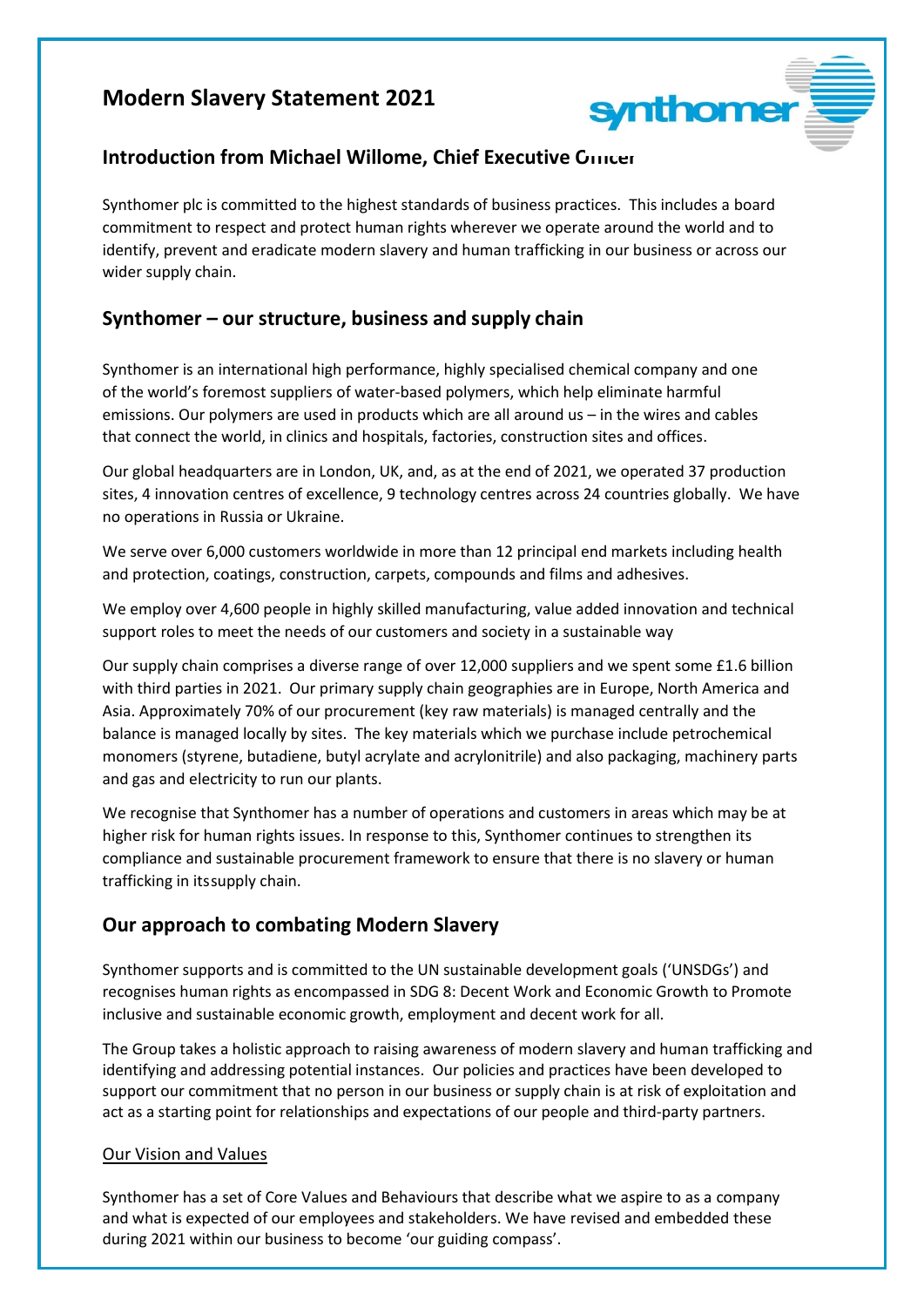Synthomer Core Values are:

- SHE "We always have time to work safely"
- Accountability "We deliver our promises"
- Innovation "We welcome change & new ideas"
- Integrity "We act with integrity & show respect"
- Teamwork "We are stronger as ONE team"

We consider these values to be how we operate and to directly support our sustainability aims and objectives. In relation to slavery and human trafficking specifically, our values of safety, respect and accountability are cornerstones of ensuring no exploitation of people.

#### Policies, standards and processes

Synthomer has a wide range of internal policies, standards and processes in place group-wide to assist in tackling slavery and human trafficking, including:

- SHE safety is at the heart of everything we do. Regular safety meetings and training are conducted on sites and it is the first item for the Board's attention. We have rigorous leading and lag KPIs, which are constantly monitored. Preventing slavery and human trafficking is a part of that safety culture.
- Code of Conduct we developed our Code of Conduct with input from people across our business and it is a practical guide to help us make the right decisions, protect our reputation and uphold our values. It applies to all employees and anyone who works with us. We track awareness of our Code of Conduct in our employee surveys.
- Supplier Code of Conduct this is a new development in Synthomer and is applicable across all of our business, with standards regarding human rights, working conditions, environmental protection and ethical business practices that Synthomer requires its suppliers to meet.
- Onboarding and due diligence processes of new suppliers before Synthomer engages inbusiness with them;
- General Purchasing Conditions for suppliers to secure compliance with the Code of Conduct and Supplier Code of Conduct;
- Sustainable Procurement Policy and Strategy;
- Supplier risk assessment;
- Onboarding checks for employee; and
- Whistleblowing hotline we have established a multi-lingual and multi-national hotline to enable employees and all stakeholders to raise concerns and report possible violations of the law or of company guidelines or policies. This hotline is operated by an independent third party and confidential reporting is an option.

For further Information about Synthomer's responsible business practices please refer to Synthomer's Annual Report, found here: [https://www.synthomer.com/investor](https://www.synthomer.com/investor-relations/financials/results-centre/)[relations/financials/results-centre/.](https://www.synthomer.com/investor-relations/financials/results-centre/)

### Identifying and mitigating risks of modern slavery and human trafficking - 2021 highlights

Since last year's statement, Synthomer have undertaken the following actions:1. Creation of a new governance structure for our Modern Slavery programme, forming a *Business Human Rights Working Group* with an agreed remit for developing and reviewing initiatives relating to Modern Slavery across the Synthomer Group. The group is supported by an external specialist partner and includes representation from key stakeholders in the business – HR, Group Legal & Compliance and Procurement – and which has Executive Board Sponsorship.